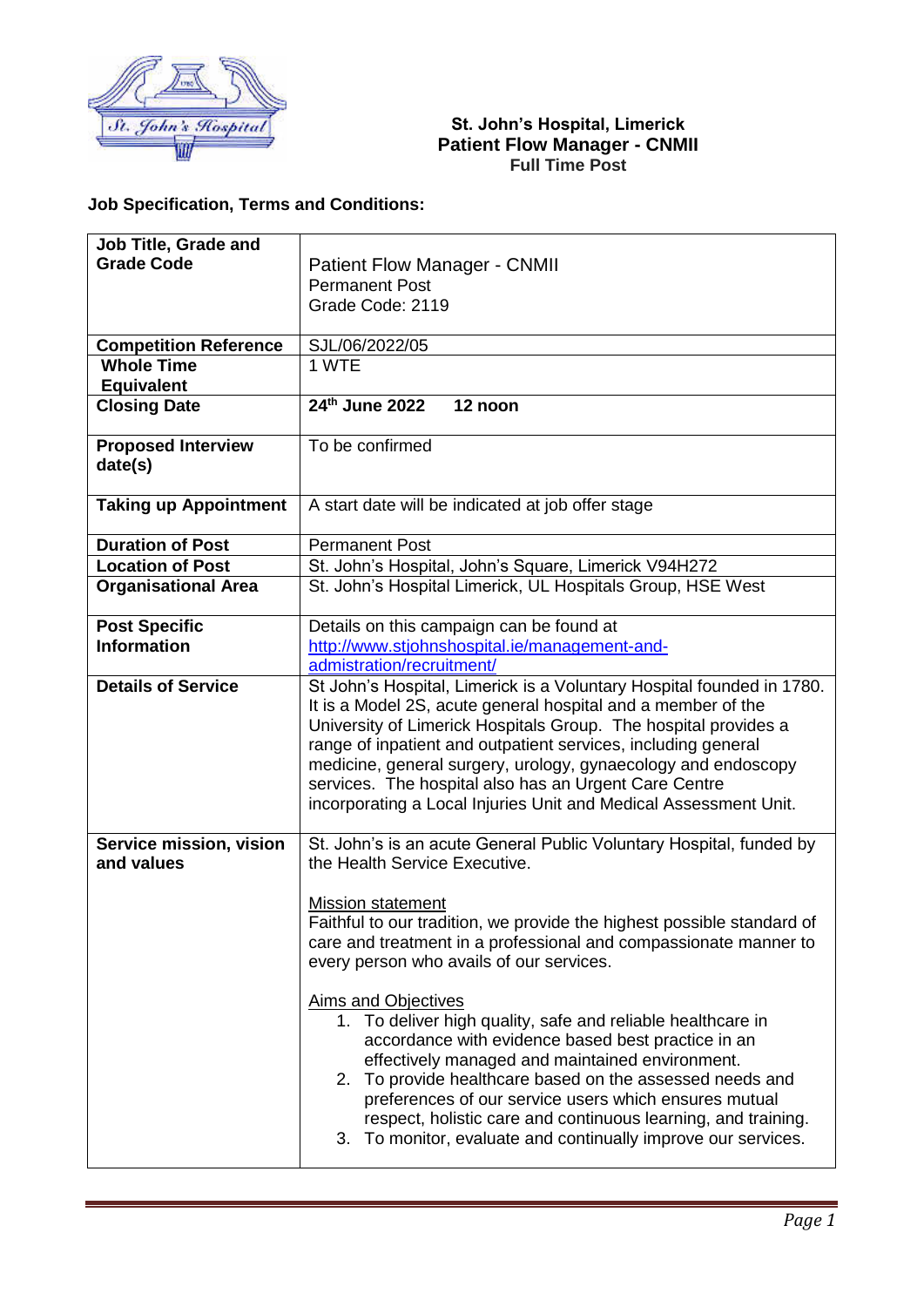| <b>Reporting</b><br><b>Arrangements</b> | The post holder will report to the Assistant Director of Nursing and<br>are accountable to the Director of Nursing<br>The post holder will liaise closely with the Director of Operations and<br>Patient Services manager in identifying bed resources to support<br>elective and non-elective service planning.                                                                                                                                                                                                                                                                                                                                                                                                                                                                                                                                                                                                                                                                                                                                                                                                                       |
|-----------------------------------------|----------------------------------------------------------------------------------------------------------------------------------------------------------------------------------------------------------------------------------------------------------------------------------------------------------------------------------------------------------------------------------------------------------------------------------------------------------------------------------------------------------------------------------------------------------------------------------------------------------------------------------------------------------------------------------------------------------------------------------------------------------------------------------------------------------------------------------------------------------------------------------------------------------------------------------------------------------------------------------------------------------------------------------------------------------------------------------------------------------------------------------------|
| <b>Role Summary</b>                     | The Patient Flow Manager plays a central role in the<br>organisation, management and co-ordination of all hospital, in-<br>patient bed resources and policies. This includes:-<br>Effective management of the availability and utilisation<br>of in-patient and resources.<br>Liaise with Nursing Home Support Scheme office to<br>allow appropriate and timely transfer of patients when<br>bed becomes available in Nursing Home.<br>Direct the Clerical Officer in Admissions, as to, what<br>$\bullet$<br>patients to admit, and make decisions regarding<br>allocation of beds etc which must be invoked by the<br><b>Clerical Officer.</b><br>Conduct a waiting list validation, medical patients only.<br>Management of agreed admission transfer and<br>discharge policies and procedures.<br>Development and management of pre-admission,<br>admission transfer and discharge protocols to maximise<br>efficient use of bed resources.<br>Development and management of discharge planning<br>and forward planning one week in advance to identify<br>patients with long length of stays and forecasting bed<br>availability. |
|                                         | Responsible for information dissemination on bed<br>usage and availability.<br>Liaise with associated hospitals on bed utilisation and<br>availability.<br>When the bed situation is nearing full capacity liaise<br>with multidisciplinary team and inform Nursing<br>Management.<br>Ensure adequate bed availability in contingency<br>situations and emergencies.                                                                                                                                                                                                                                                                                                                                                                                                                                                                                                                                                                                                                                                                                                                                                                   |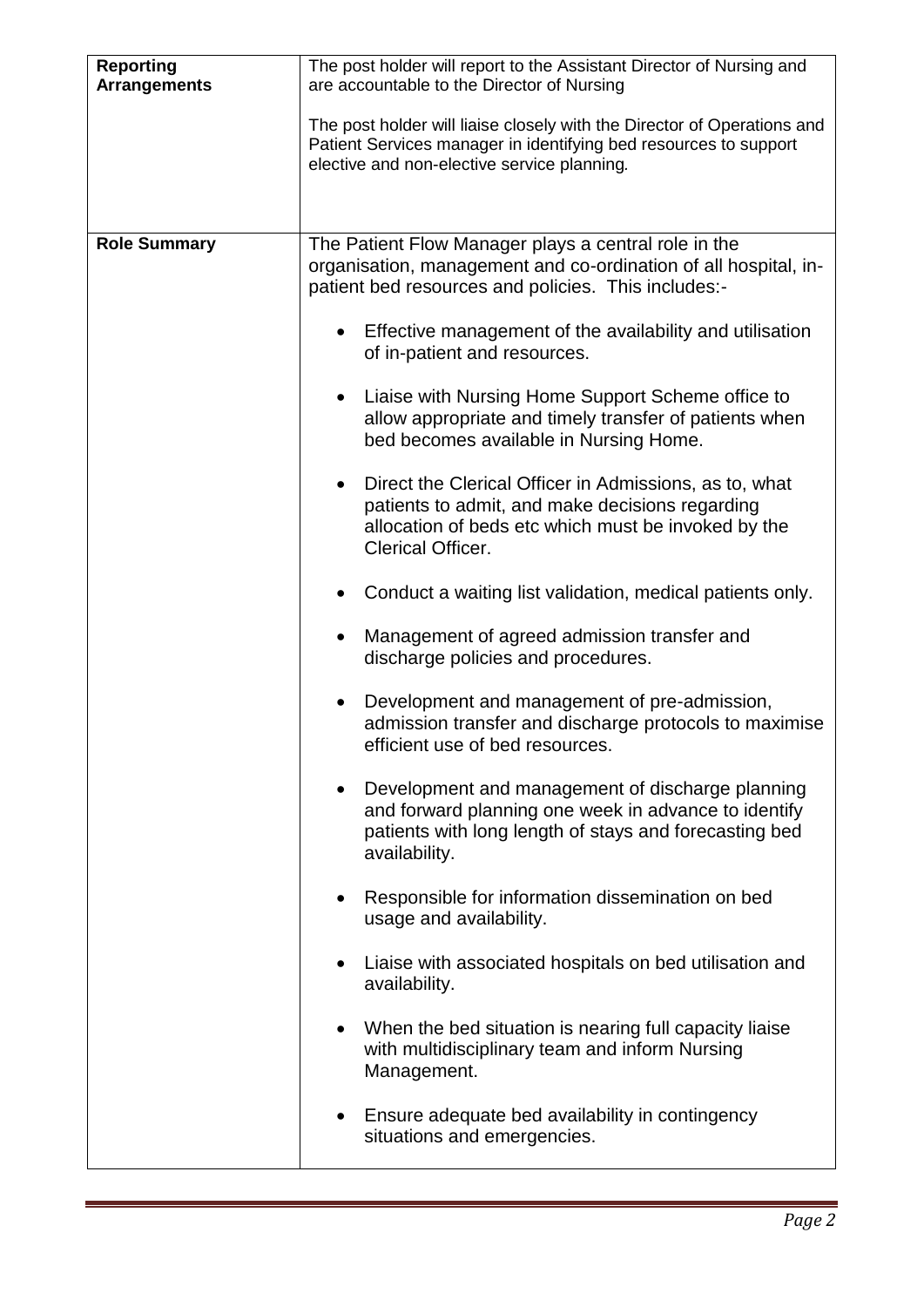|                            | Liaise with clinicians and other interested parties<br>(G.P.'s, P.H.N.'s etc) to ensure bed availability in the<br>context of available resources. Particular attention to<br>be given to the availability of sufficient beds for<br>emergency admissions at all times.                                                                                                                                                                                                                                                                                                                                                                                                                                                                                                                                                                                                                                                                                                                            |
|----------------------------|----------------------------------------------------------------------------------------------------------------------------------------------------------------------------------------------------------------------------------------------------------------------------------------------------------------------------------------------------------------------------------------------------------------------------------------------------------------------------------------------------------------------------------------------------------------------------------------------------------------------------------------------------------------------------------------------------------------------------------------------------------------------------------------------------------------------------------------------------------------------------------------------------------------------------------------------------------------------------------------------------|
|                            | Undertake periodic reviews of bed designation in the<br>light of current needs and best practice.                                                                                                                                                                                                                                                                                                                                                                                                                                                                                                                                                                                                                                                                                                                                                                                                                                                                                                  |
|                            | Monitor length of stay of in-patients on a regular basis<br>in consultation with Ward Manager/Consultant. (This<br>process should commence on the 1 <sup>st</sup> day of Admission)                                                                                                                                                                                                                                                                                                                                                                                                                                                                                                                                                                                                                                                                                                                                                                                                                |
|                            | Ensure that Health In-Patient Regulation vis a vis<br>Public/Private mix is implemented.                                                                                                                                                                                                                                                                                                                                                                                                                                                                                                                                                                                                                                                                                                                                                                                                                                                                                                           |
|                            | Provide training and education sessions for staff<br>regarding the admission, discharge and transfer<br>process.                                                                                                                                                                                                                                                                                                                                                                                                                                                                                                                                                                                                                                                                                                                                                                                                                                                                                   |
|                            | • Act up in the absence of the ADON as requested                                                                                                                                                                                                                                                                                                                                                                                                                                                                                                                                                                                                                                                                                                                                                                                                                                                                                                                                                   |
|                            | Any other duties as may be assigned by the Chief Executive<br>Officer and Director of Nursing or other designated officer from<br>time to time.                                                                                                                                                                                                                                                                                                                                                                                                                                                                                                                                                                                                                                                                                                                                                                                                                                                    |
| <b>Purpose of the Post</b> | Patient Flow Manager will be responsible for the effective<br>coordination of patient admissions and discharges to ensure there is<br>consistent access to beds in St John's Hospital. He/she will provide<br>leadership and co-ordination and will work in a collaborative manner<br>within the multi-disciplinary team and with external partners to<br>prevent avoidable delays in admitting and discharging patients.<br>He/she will develop admission/discharge policies and procedures to<br>assist in the transition of care to and from St John's Hospital. The<br>Patient Flow Manager will have direct and active participation in<br>service planning, monitoring performance through audit of areas<br>specific to effective bed management and the development of action<br>plans to continuously improve the service. This position will have a<br>significant impact on patient throughput, length of stay, patient<br>safety, prevention of readmissions and patient satisfaction. |
| <b>Accountable for</b>     | Assisting in implementing pre-admission, admission and<br>transfer protocols, guidance and policies on the management<br>and timely placement of patients in St John's Hospital.                                                                                                                                                                                                                                                                                                                                                                                                                                                                                                                                                                                                                                                                                                                                                                                                                   |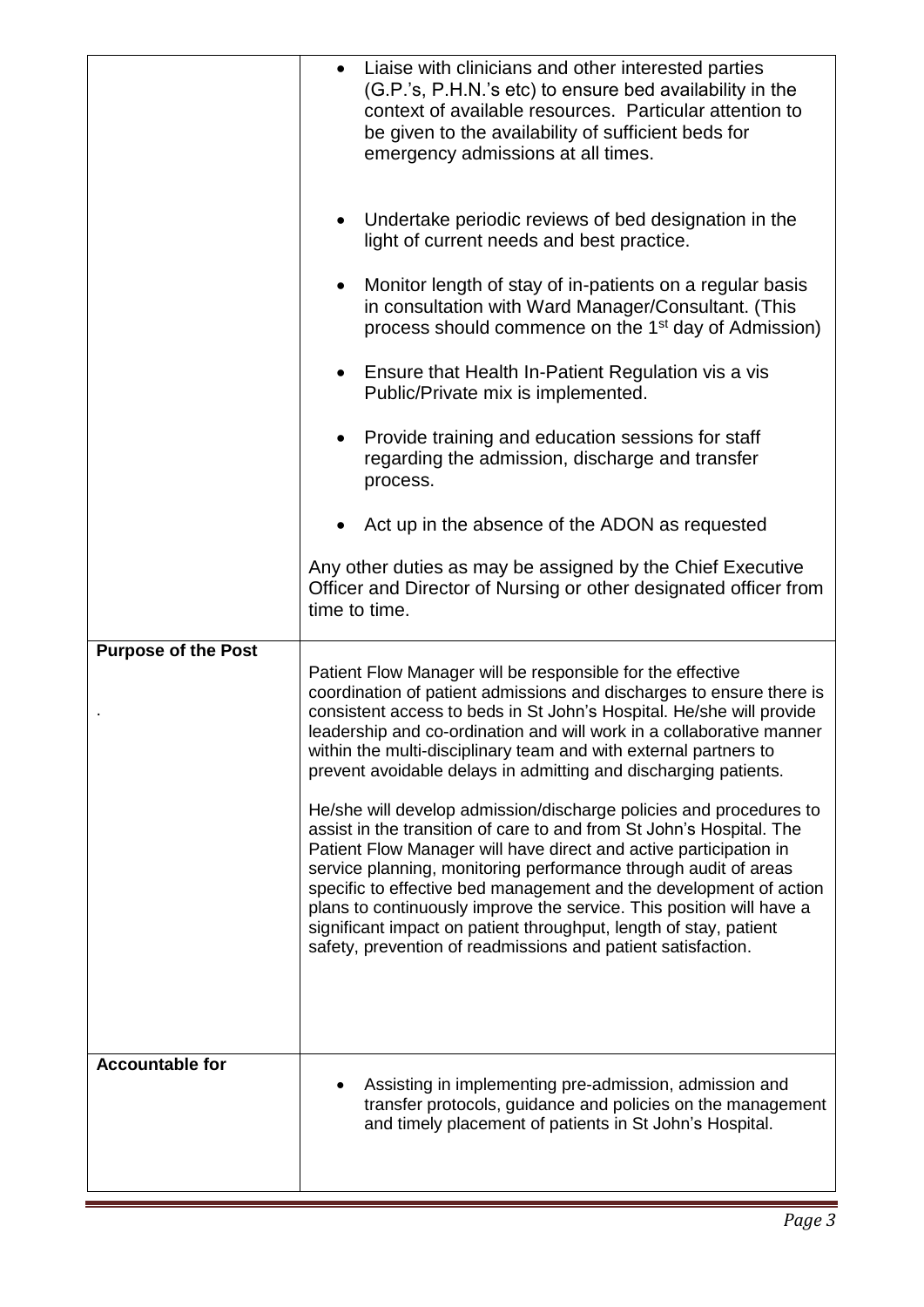|                        | Review the effectiveness of all policies relating to bed<br>management on a regular basis to ensure they are adhering<br>to national standards                                                                                                                   |
|------------------------|------------------------------------------------------------------------------------------------------------------------------------------------------------------------------------------------------------------------------------------------------------------|
|                        | Maintain a record of the circulation of policies/guidelines and<br>$\bullet$<br>to ensure to recall out of date policies                                                                                                                                         |
| <b>Accountable for</b> | Promote the awareness of bed management and discharge<br>policies throughout the hospital, ensuring compliance from all<br>staff.                                                                                                                                |
|                        | Develop and implement an education and training<br>programme for all staff. Liaise with CNM and Clinical Skills<br>facilitator to identify training needs                                                                                                        |
|                        | Participate in the clinical induction of nursing staff and others                                                                                                                                                                                                |
|                        | Act as a role model and resource to all staff within the<br>Multidisciplinary team                                                                                                                                                                               |
|                        | Be responsible for his/her own continuous education through<br>formal education opportunities, relevant literature, attending<br>appropriate seminars, meetings to ensure continuous clinical<br>credibility.                                                    |
|                        | <b>Bed Management/ Discharge planning</b>                                                                                                                                                                                                                        |
|                        | Communicate regularly with Bed Management team in UHL<br>regarding bed availability/pending discharges. Attend daily<br>bed management meeting with internal and external partners                                                                               |
|                        | Co-ordinates admissions both internally and externally from<br>other services to ensure that the appropriate information is<br>received and patient referrals meet the admission criteria for<br>a model 2 hospital.                                             |
|                        | Safe allocation of beds to patients in accordance with IP&C<br>$\bullet$<br>policies and procedures. Effective communication between<br>patient flow infection control and utilisation of available<br>electronic methods to assess patients' infectious status. |
|                        | Assist in discharge planning to ensure effective and efficient<br>use of beds                                                                                                                                                                                    |
|                        | Encourage and monitor safe and proactive planning of<br>discharge from day of admission                                                                                                                                                                          |
|                        | Assist in the identification of patients expected date of<br>discharge and monitor                                                                                                                                                                               |
|                        | Identify definite, potential and predicted discharges daily.                                                                                                                                                                                                     |
|                        | Attend regular MDT meetings and play a lead role in<br>ensuring that all discharges are effectively communicated<br>and planned.                                                                                                                                 |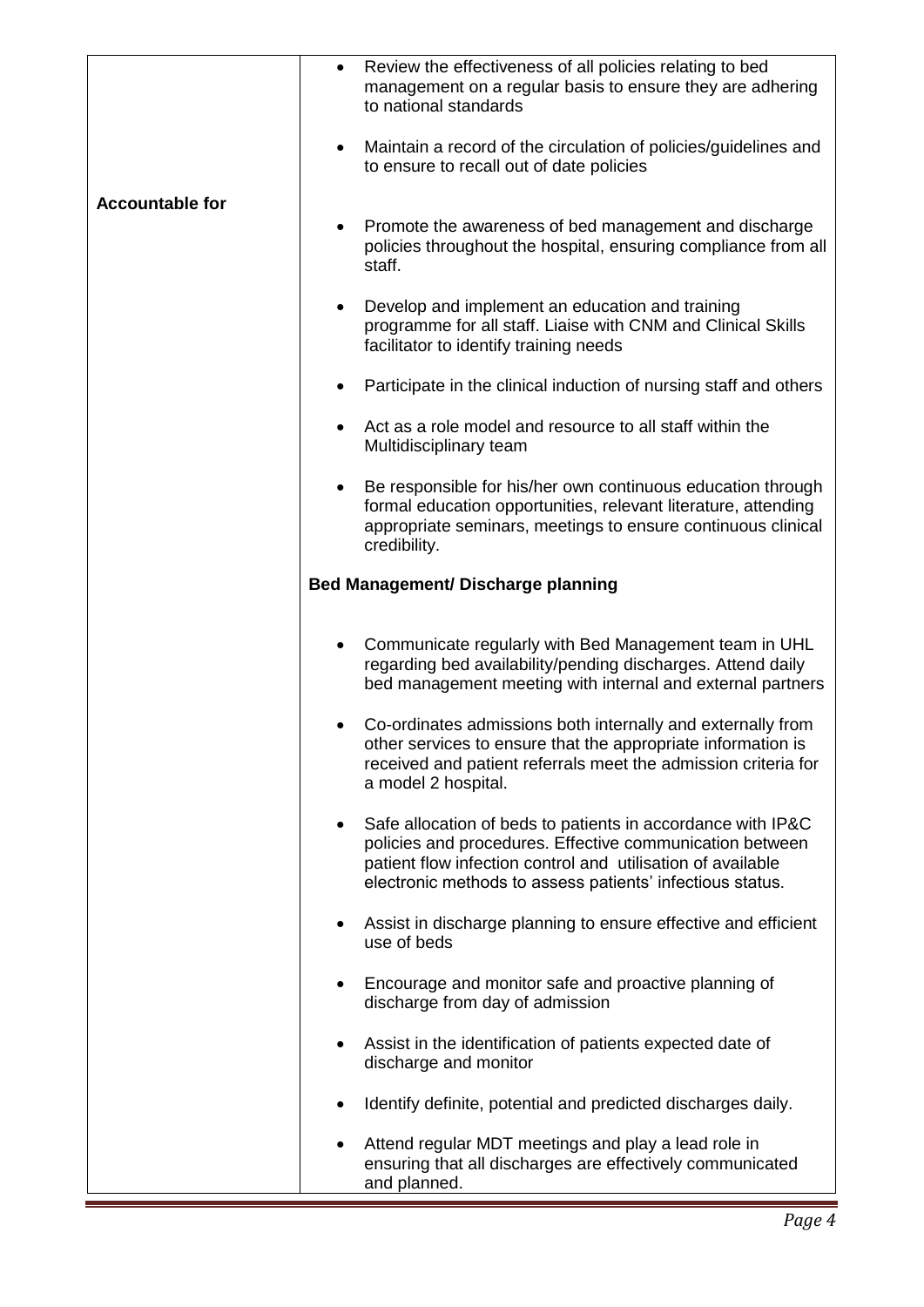|                                                                  | Liaise with the CNM, medical teams, and other members of<br>the Multidisciplinary team to highlight and identify delayed<br>discharges and factors that are contributing to delays.                                                                                                                |
|------------------------------------------------------------------|----------------------------------------------------------------------------------------------------------------------------------------------------------------------------------------------------------------------------------------------------------------------------------------------------|
|                                                                  | Attend and arrange regular delayed discharge meetings and<br>raise any relevant issues with the multi-disciplinary team to<br>ensure resolution.                                                                                                                                                   |
|                                                                  | Monitor and report delayed discharges to hospital<br>management and provide reports as requested for the HSE<br>verification body.                                                                                                                                                                 |
|                                                                  | Attend weekly UHL group meeting regarding delayed<br>discharges to assist in the management of these delays.                                                                                                                                                                                       |
|                                                                  | Develop a strong collaborative relationship with the<br>multidisciplinary team to facilitate discharge planning. Ensure<br>clear communication and agree responsibilities for assigned<br>tasks                                                                                                    |
|                                                                  | Support and coordinate the management of patients<br>requiring home care packages (HCP), transitional funding<br>(TF) and long-term care placement (LTC)                                                                                                                                           |
|                                                                  | Develop strong relationship with the Home Care Support<br>Service Office, HCP officers, Managers of services for older<br>persons, Disability manager, Fair-deal Office and other<br>agencies to identify and escalate any issues at an early<br>stage                                             |
|                                                                  | Continuously monitor the applications for HCP.TF, and LTC<br>through all stages of the process                                                                                                                                                                                                     |
|                                                                  | Ensure that patients, relatives and carers are provided with<br>information about discharge planning and that the<br>information and timescales are fully explained and the<br>appropriate level of support is provided.                                                                           |
|                                                                  | Liaise with care/nursing homes to ensure timely<br>assessments and completion of required documentation to<br>facilitate discharge.                                                                                                                                                                |
|                                                                  | Organise and meet with any outside nurse/carer who has<br>specifically come to assess a patient's needs.                                                                                                                                                                                           |
|                                                                  | Maintain appropriate and accurate records regarding patients                                                                                                                                                                                                                                       |
|                                                                  | Actively involved in performance management through<br>regular auditing to ensure the service is effective, efficient<br>and patient focused                                                                                                                                                       |
| <b>Principle</b><br><b>Responsibilities and</b><br><b>Duties</b> | The person holding this post is required to support the<br>principle that the care of the patient comes first at all times<br>and will approach their work with the flexibility and<br>enthusiasm necessary to make this principle a reality for<br>every patient to the greatest possible degree. |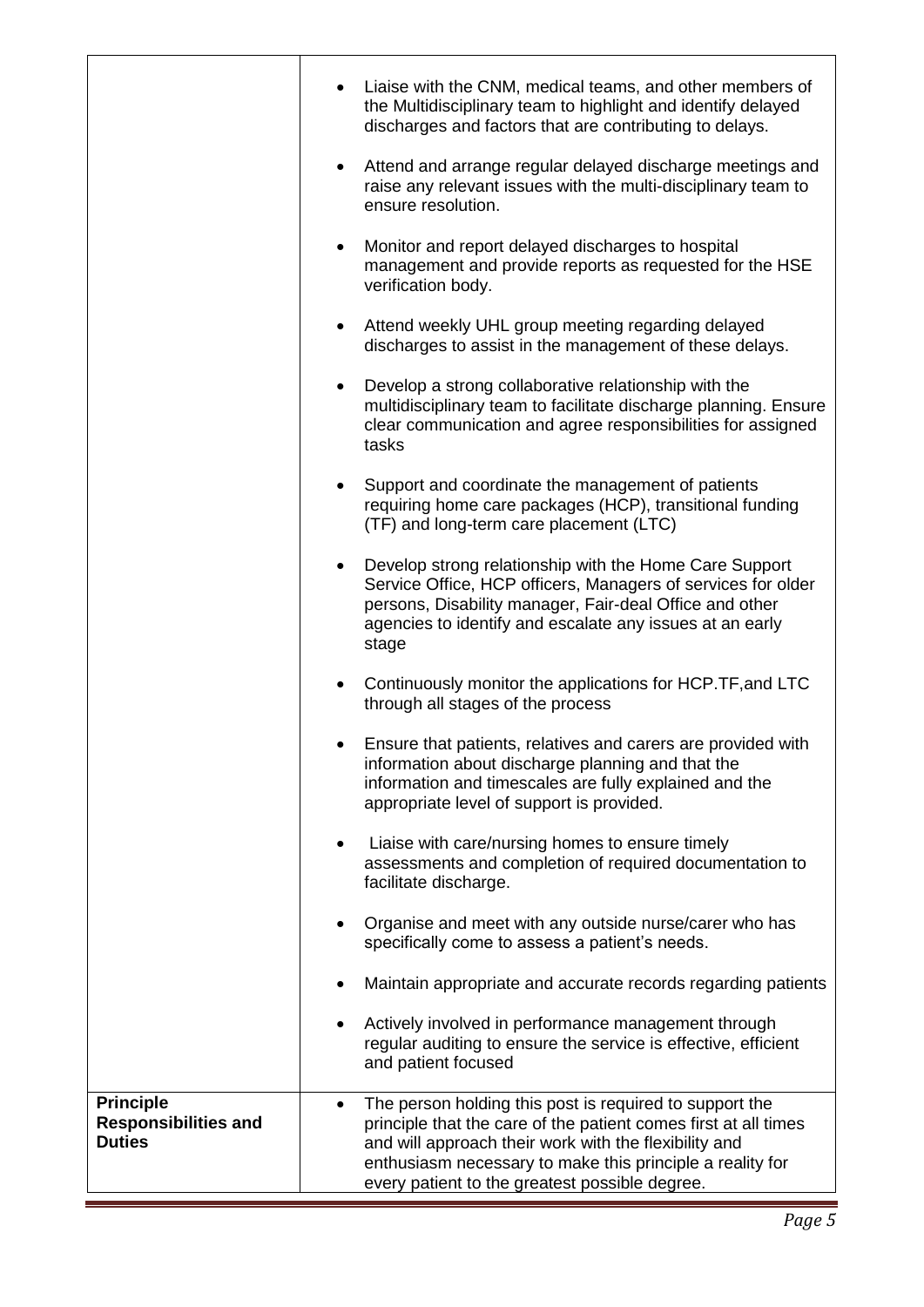| Maintain, throughout the Hospital, awareness of the primacy<br>of the patient in relation to all hospital activities.<br>Performance management systems are part of the role and<br>$\bullet$<br>you will be required to participate in the Hospital's<br>performance management programme.                                                                                                                                                                                                                                                                                                                                                                                                                                                                                                                                                                                                                                                        |
|----------------------------------------------------------------------------------------------------------------------------------------------------------------------------------------------------------------------------------------------------------------------------------------------------------------------------------------------------------------------------------------------------------------------------------------------------------------------------------------------------------------------------------------------------------------------------------------------------------------------------------------------------------------------------------------------------------------------------------------------------------------------------------------------------------------------------------------------------------------------------------------------------------------------------------------------------|
| <b>Clinical Focus</b>                                                                                                                                                                                                                                                                                                                                                                                                                                                                                                                                                                                                                                                                                                                                                                                                                                                                                                                              |
| To provide high quality, client focussed care recognising the<br>valuable contribution of a well-managed and innovative<br>service.<br>Have a key role in formulating policy, improving the<br>admission/discharge services and improving practice<br>Work closely with medical consultants, allied staff external<br>agencies to ensure patients transition care is effective and<br>patient focused<br>Ensure that all Admission/Discharge policies, guidelines and<br>protocols are research/evidence based and that they are<br>updated as required.<br>Maintain effective communication structures and networks<br>which ensure information is conveyed effectively.<br>Promote good inter-professional teamwork<br>$\bullet$<br>Collaborate with other members of the health care team in<br>$\bullet$<br>the hospital and in the community to ensure that a<br>standardised approach to managing the admission and<br>discharge of patients |
| <b>Patient / Client Advocate</b>                                                                                                                                                                                                                                                                                                                                                                                                                                                                                                                                                                                                                                                                                                                                                                                                                                                                                                                   |
| Enable patients/clients, families and communities to fully<br>٠<br>participate in decisions about their health needs.<br>Articulate and represent patient/client interest in collaboration<br>with the multidisciplinary team.<br>Communicate, negotiate and represent patient/client values<br>and decisions in collaboration with other professionals.<br>Provide an efficient, effective and high-quality service,<br>$\bullet$<br>respecting the needs of each patient.                                                                                                                                                                                                                                                                                                                                                                                                                                                                        |
| Actively promote positive approaches enabling patients and<br>families to participate in the safe management of their care                                                                                                                                                                                                                                                                                                                                                                                                                                                                                                                                                                                                                                                                                                                                                                                                                         |
| Participate in team discussions regarding the effective and<br>safe discharge of patients                                                                                                                                                                                                                                                                                                                                                                                                                                                                                                                                                                                                                                                                                                                                                                                                                                                          |
| Have knowledge of existing resources/services, which help<br>patients and their families/significant others, e.g., social<br>services, support groups, entitlements.                                                                                                                                                                                                                                                                                                                                                                                                                                                                                                                                                                                                                                                                                                                                                                               |
| Establish maintain and improve procedures for collaboration<br>$\bullet$<br>and co-operation between acute services, community<br>services and voluntary organisations.                                                                                                                                                                                                                                                                                                                                                                                                                                                                                                                                                                                                                                                                                                                                                                            |
| Maintain effective communication and liaison with all<br>members of health care team.                                                                                                                                                                                                                                                                                                                                                                                                                                                                                                                                                                                                                                                                                                                                                                                                                                                              |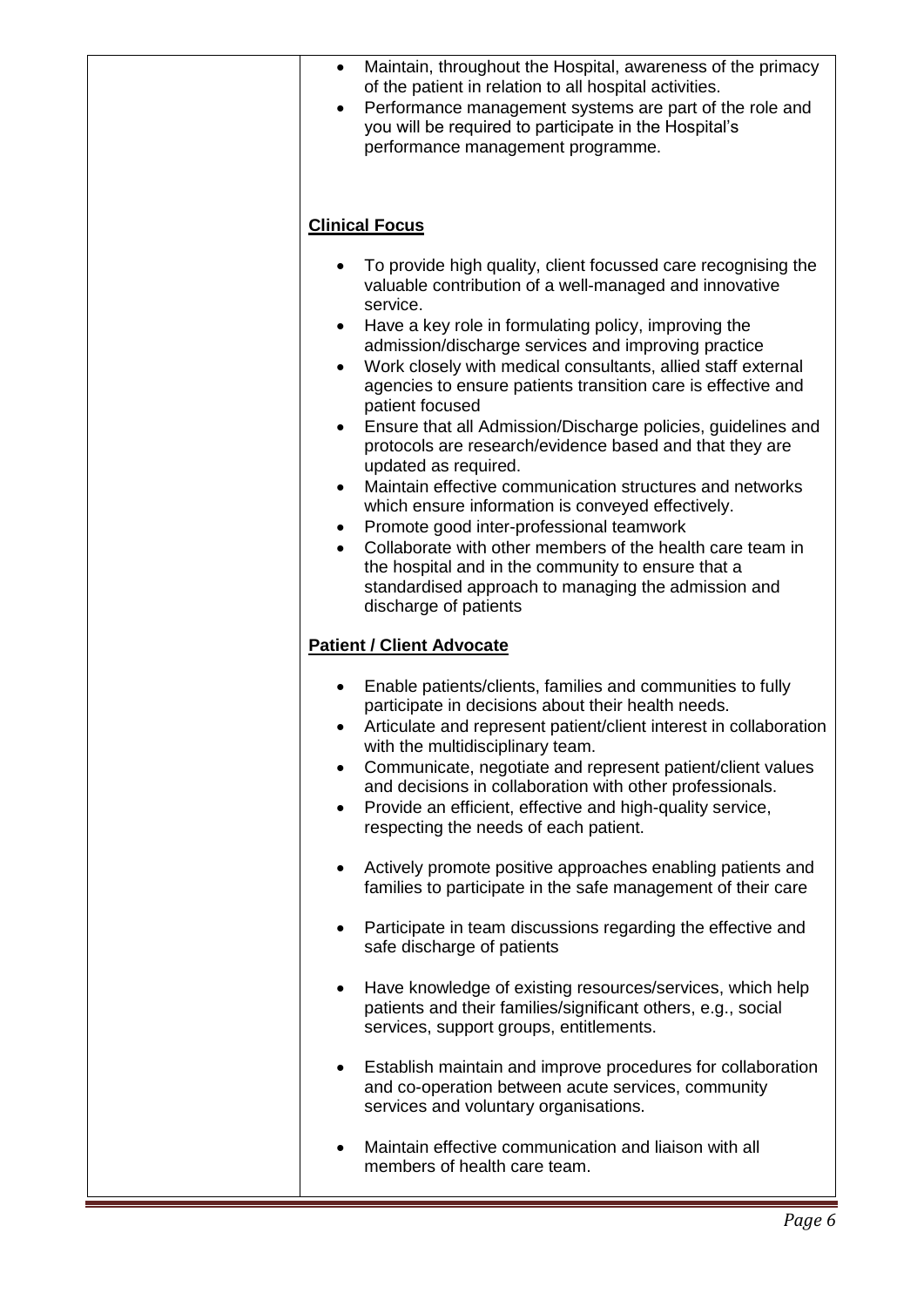|           | Implement changes in healthcare service in response to<br>patient/client need and service demand.                                                                                                       |
|-----------|---------------------------------------------------------------------------------------------------------------------------------------------------------------------------------------------------------|
|           | Maintain a safe environment for patients, relatives and staff<br>according to the Health Safety & Welfare at Work legislation.                                                                          |
|           | <b>Education and Training</b>                                                                                                                                                                           |
| $\bullet$ | Assist with the establishment, delivery and evaluation of<br>structured patient education programmes.                                                                                                   |
|           | Provide mentorship, preceptorship, teaching, facilitation and<br>professional supervisory skills for nurses, and other<br>healthcare workers.                                                           |
| $\bullet$ | Educate patient, clients, families, and communities in relation<br>to their healthcare needs.                                                                                                           |
| $\bullet$ | Function as a role model through the provision of<br>professional leadership and demonstration of best practice.                                                                                        |
| ٠         | Participate in education programmes for all healthcare staff<br>in both formal and informal settings.                                                                                                   |
|           | Evaluate and audit all education programmes.                                                                                                                                                            |
|           | Facilitate structured and impromptu educational opportunities<br>to facilitate staff development and patient education.                                                                                 |
| $\bullet$ | Demonstrate vision, innovation and flexibility in promoting<br>research/evidence-based practice and in developing<br>awareness/education programmes for staff.                                          |
|           | Participate in relevant in-service education and study days<br>for all healthcare staff.                                                                                                                |
|           | Provide reports as requested for the HSE performance<br>verification body and other requirements as required.                                                                                           |
|           | Identify own continuing professional development needs and<br>engage accordingly.                                                                                                                       |
|           | Be responsible for his/her continuing education through<br>formal and informal educational opportunities, thus ensuring<br>continued credibility amongst nursing, medical and<br>paramedical colleagues |
|           | <b>Audit and Research</b>                                                                                                                                                                               |
|           | The post holder will audit clinical practice on an ongoing<br>basis.                                                                                                                                    |
| $\bullet$ | Initiate, participate in and evaluate audit.<br>Use the outcomes of audit to improve service provision.                                                                                                 |
|           | Provide feedback through verbal and written reporting.                                                                                                                                                  |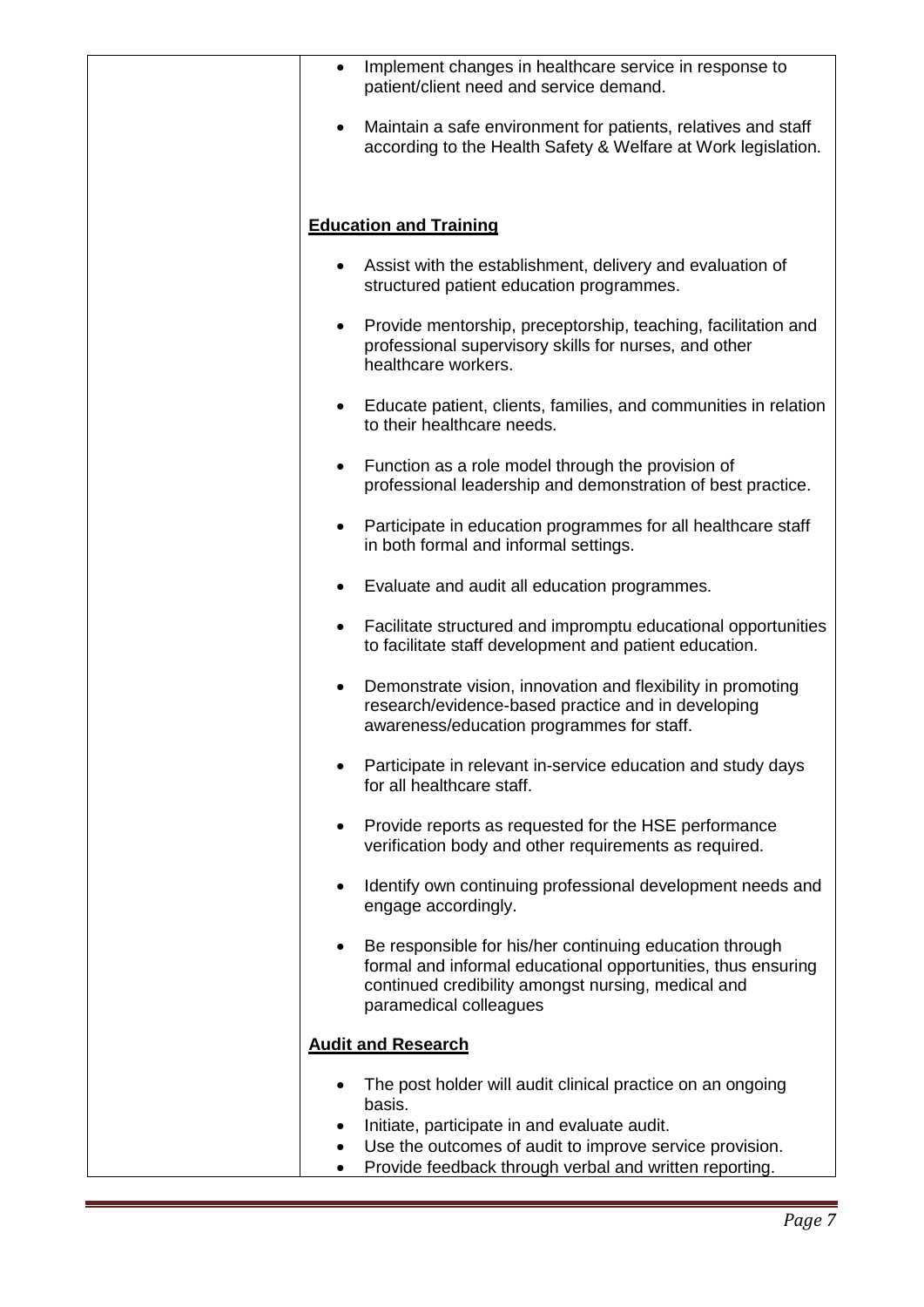| $\bullet$ | Participate in the implementation and evaluation of<br>interdisciplinary audit systems in relation to Diabetic<br>services.                              |
|-----------|----------------------------------------------------------------------------------------------------------------------------------------------------------|
| $\bullet$ | Identify, critically analyse, disseminate and integrate<br>research evidence into practice.                                                              |
| $\bullet$ | Promote and disseminate research findings.                                                                                                               |
|           | Advise in the implementation of appropriate research                                                                                                     |
|           | findings.                                                                                                                                                |
| $\bullet$ | Ensure that all Admission/Discharge policies, guidelines and<br>protocols are research/evidence based.                                                   |
| $\bullet$ | Be a change agent in implementing research findings so as                                                                                                |
|           | to enhance bed management and ensure safe patient care.                                                                                                  |
| $\bullet$ | Continually monitor the ADT (Admission, Discharge and                                                                                                    |
|           | Transfer) service to ensure that it reflects current needs.                                                                                              |
|           | Develop cohesive links with bed management in UHL,                                                                                                       |
|           | community other support agencies and Nursing Homes to<br>ensure that all ADT policies procedures and practice are<br>standardised throughout the region. |
| $\bullet$ | Develop and implement the ADT strategy and annual plan in                                                                                                |
|           | consultation with a multi/inter disciplinary team.                                                                                                       |
| $\bullet$ | Demonstrate a commitment to identify and develop tools to                                                                                                |
|           | audit current practice in relation to ADT                                                                                                                |
|           | Participate in quality improvement initiative for the                                                                                                    |
|           | enhancement of patient care.                                                                                                                             |
|           | <b>Consultative Role:</b>                                                                                                                                |
| $\bullet$ | Provide professional leadership in clinical practice and act as                                                                                          |
|           | a resource and role model                                                                                                                                |
| ٠         | Generate and contribute to the development of clinical<br>standards of practice and guidelines.                                                          |
|           | Consult closely with clinicians, allied staff and external                                                                                               |
|           | agencies                                                                                                                                                 |
|           | Take a lead as a member of local, regional and national                                                                                                  |
|           | committees and provide advice on Diabetes, nursing and<br>related topics.                                                                                |
| $\bullet$ | To provide high quality patient focused care recognising the                                                                                             |
|           | valuable contribution of a well-managed and innovative<br>service.                                                                                       |
| $\bullet$ | Has a key role in formulating policy, implementing infection                                                                                             |
|           | prevention & control programmes and improving practice?                                                                                                  |
|           | To monitor and critically evaluate the practices and                                                                                                     |
|           | resources used through audit and risk management.                                                                                                        |
| $\bullet$ | Be responsible for updating of policies and guidelines on an<br>ongoing basis.                                                                           |
| $\bullet$ | Maintain a record of the circulation of policies/guidelines and                                                                                          |
|           | to ensure the recall of all out-of-date documents.                                                                                                       |
|           | Ensure that learning objectives set for Student Nurses, by                                                                                               |
|           | the Nursing and Midwifery Board of Ireland (NMBI) in relation                                                                                            |
|           | to Diabetes are adhered to and achieved. Liaise with Clinical                                                                                            |
|           | Placement Co-ordinator regarding learning objectives and<br>establish criteria for their achievement.                                                    |
|           | Foster good working relationships between colleagues and                                                                                                 |
|           | other staff by maintaining high professional standards.                                                                                                  |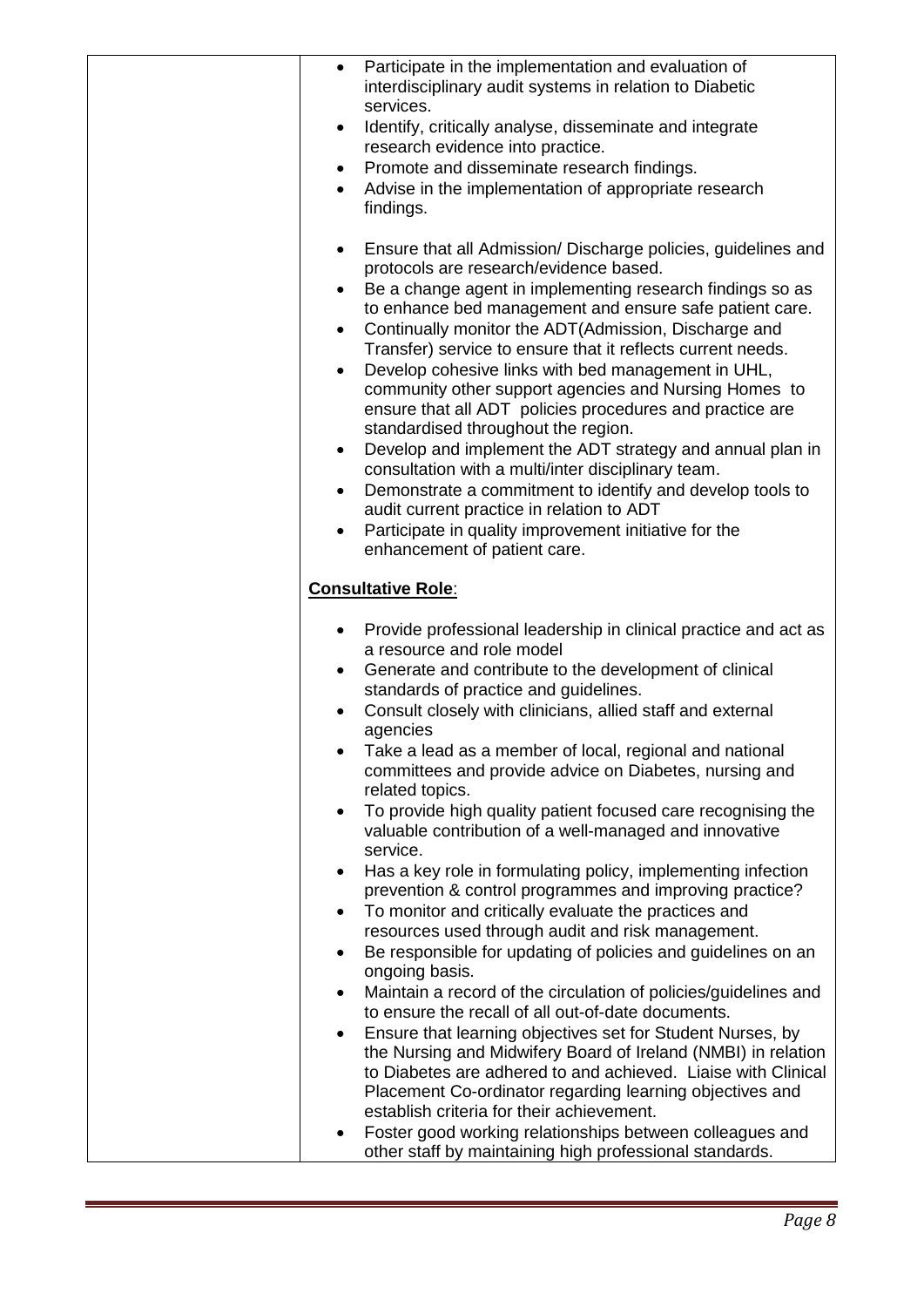| Be responsible for maintaining own professional<br>$\bullet$<br>development and to attend study days and relevant staff and<br>committee meetings which are considered appropriate by the<br>ADON/ Director of Nursing.                                                                                                                                                                                                                                                                                                                                                                                                                                                                                                                                                                                                                                                                                                                                                                                                                                                      |
|------------------------------------------------------------------------------------------------------------------------------------------------------------------------------------------------------------------------------------------------------------------------------------------------------------------------------------------------------------------------------------------------------------------------------------------------------------------------------------------------------------------------------------------------------------------------------------------------------------------------------------------------------------------------------------------------------------------------------------------------------------------------------------------------------------------------------------------------------------------------------------------------------------------------------------------------------------------------------------------------------------------------------------------------------------------------------|
| <b>Management:</b>                                                                                                                                                                                                                                                                                                                                                                                                                                                                                                                                                                                                                                                                                                                                                                                                                                                                                                                                                                                                                                                           |
| Provide an efficient, effective and high-quality service,<br>٠<br>respecting the needs of each patient/client.<br>Effectively manage time and caseload in order to meet the<br>needs of a changing and developing service.<br>Continually monitor the service to ensure it reflects current<br>$\bullet$<br>needs.<br>Implement and manage identified changes.<br>$\bullet$<br>Ensure confidentiality in relation to patient/client records is<br>$\bullet$<br>maintained.<br>Maintain accurate and up to date statistics of the service<br>٠<br>provided, including audit of patient/client contacts.<br>Represent the service at local, national and international<br>$\bullet$<br>meetings as required.<br>Maintain accurate and contemporaneous records/ data on all<br>$\bullet$<br>matters pertaining to the planning, management, delivery<br>and evaluation of this service in line with HSE requirements.<br>Collect statistical information and data to help develop and<br>٠<br>improve the service<br>Produce regular reports on progress in service development |
| KPI's                                                                                                                                                                                                                                                                                                                                                                                                                                                                                                                                                                                                                                                                                                                                                                                                                                                                                                                                                                                                                                                                        |
| The identification & development of Key Performance<br>٠<br>Indicators (KPIs) which are congruent with the Hospital's<br>service plan targets.<br>The development of Action Plans to address KPI targets.<br>Driving and promoting a Performance Management culture.<br>In conjunction with line manager assist in the development of<br>a Performance Management system for your profession.<br>The management and delivery of KPIs as a routine and core<br>$\bullet$<br>business objective.                                                                                                                                                                                                                                                                                                                                                                                                                                                                                                                                                                               |
| <b>Health &amp; Safety</b>                                                                                                                                                                                                                                                                                                                                                                                                                                                                                                                                                                                                                                                                                                                                                                                                                                                                                                                                                                                                                                                   |
| Ensure that effective safety procedures are developed and<br>managed to comply with statutory obligations, in conjunction<br>with relevant staff.<br>The post holder is responsible for ensuring that they become<br>$\bullet$<br>familiar with the requirements stated within the Risk<br>Management Strategy and that they comply with the Group's<br>Risk Management Incident/Near Miss reporting policies and<br>procedures.<br>The post holder must foster and support a quality<br>improvement culture<br>Be aware of and familiar with Health & Safety regulations.<br>$\bullet$<br>Ensure mandatory training is up to date.                                                                                                                                                                                                                                                                                                                                                                                                                                          |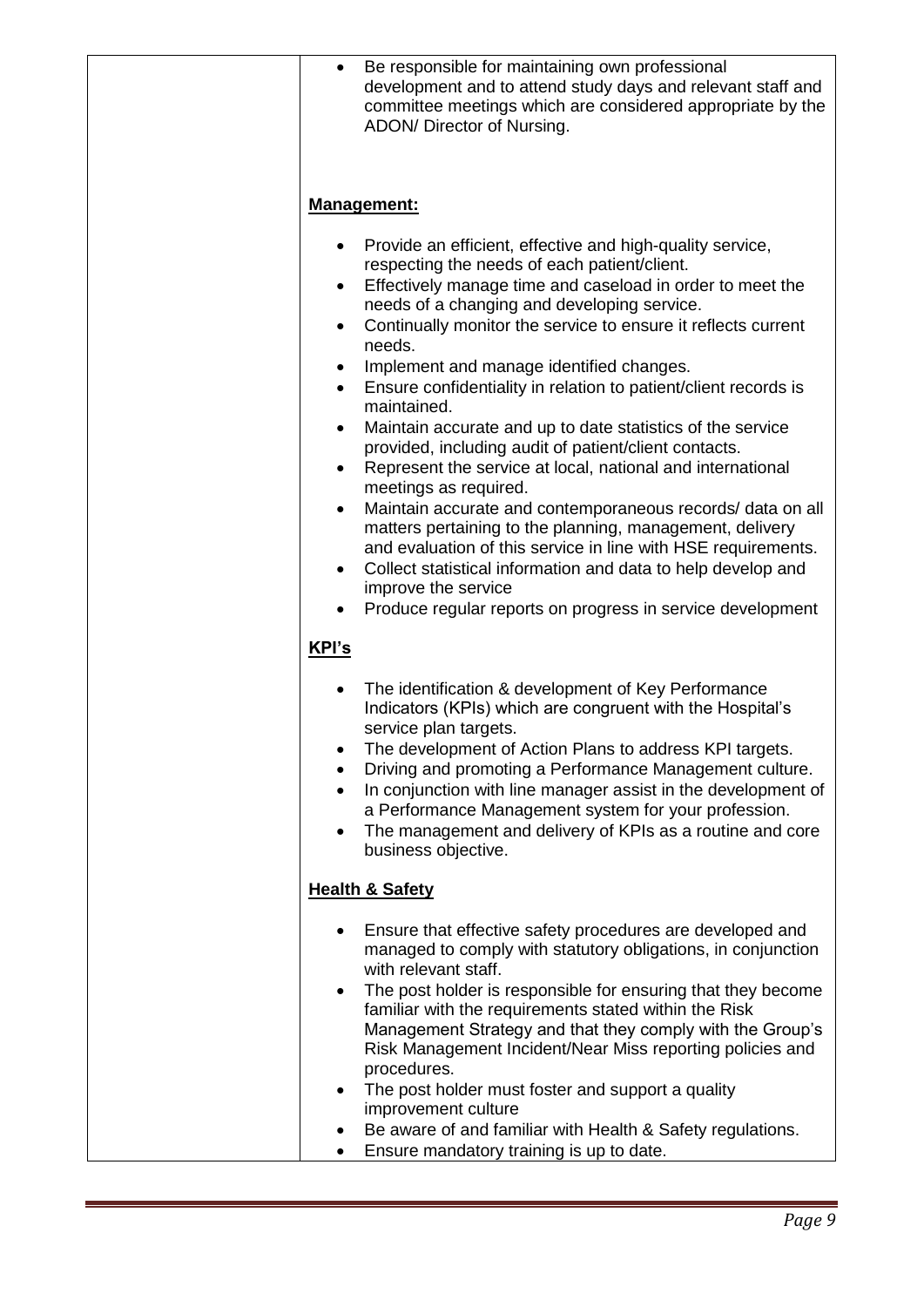|                                            | The post holder must take reasonable care for his or her own<br>actions and the effect that these may have upon the safety of<br>others.                                                                                                                                                                                                                                                                                                                                                                                                                                                                                                                                                                |
|--------------------------------------------|---------------------------------------------------------------------------------------------------------------------------------------------------------------------------------------------------------------------------------------------------------------------------------------------------------------------------------------------------------------------------------------------------------------------------------------------------------------------------------------------------------------------------------------------------------------------------------------------------------------------------------------------------------------------------------------------------------|
|                                            | <b>Hospital Uniform:</b>                                                                                                                                                                                                                                                                                                                                                                                                                                                                                                                                                                                                                                                                                |
|                                            | Ensure you comply with hospital policy.                                                                                                                                                                                                                                                                                                                                                                                                                                                                                                                                                                                                                                                                 |
|                                            | <b>Personal Development:</b>                                                                                                                                                                                                                                                                                                                                                                                                                                                                                                                                                                                                                                                                            |
|                                            | Keep up to date with nursing literature, recent nursing research<br>findings and new developments in nursing management, education<br>and practice and advise staff on necessary changes.<br>It is the<br>responsibility of each professional to update his/her own human<br>development.                                                                                                                                                                                                                                                                                                                                                                                                               |
|                                            | Attend staff meetings/study-days/seminars as considered appropriate<br>and feedback appropriate information.                                                                                                                                                                                                                                                                                                                                                                                                                                                                                                                                                                                            |
|                                            | <b>Confidentiality</b><br>In the course of your employment, you may have access to, or hear<br>information concerning, the medical or personal affairs of patients<br>and/or staff, or other health service business. Such records and<br>information are strictly confidential and, unless acting on the<br>instructions of an authorised officer, on no account must information<br>concerning staff, patients or other health service business be<br>divulged or discussed except in the performance of normal duty. In<br>addition, records must never be left in such a manner that<br>unauthorised persons can obtain access to them and must be left in<br>safe custody when no longer required. |
|                                            | It would be expected in the normal course of events at Hospital<br>level that the role will evolve as professional, and service<br>demands change. Management structures, budgetary<br>processes and training/education initiatives are the subject of<br>on-going development to facilitate the exercise of the devolved<br>functions set out above.                                                                                                                                                                                                                                                                                                                                                   |
|                                            | This job description indicates the main responsibilities and<br>duties of the post and is subject to review and amendment to<br>reflect the changing needs of the hospital service. The extent<br>and speed of change in the delivery of health care is such that<br>adaptability is essential. The incumbent will be required to<br>establish, maintain, enhance and develop their professional<br>knowledge, skills and aptitudes in order to respond to a<br>developing service situation.                                                                                                                                                                                                           |
| <b>Eligibility Criteria</b>                | 1. Professional Qualifications & Experience                                                                                                                                                                                                                                                                                                                                                                                                                                                                                                                                                                                                                                                             |
| <b>Qualifications and/or</b><br>experience | Each candidate must, at the latest date for receipt of completed<br>applications for the post:                                                                                                                                                                                                                                                                                                                                                                                                                                                                                                                                                                                                          |
|                                            | Be registered or be eligible to be registered in the General Division<br>of the Register of Nurses & Midwives maintained by the Nursing and                                                                                                                                                                                                                                                                                                                                                                                                                                                                                                                                                             |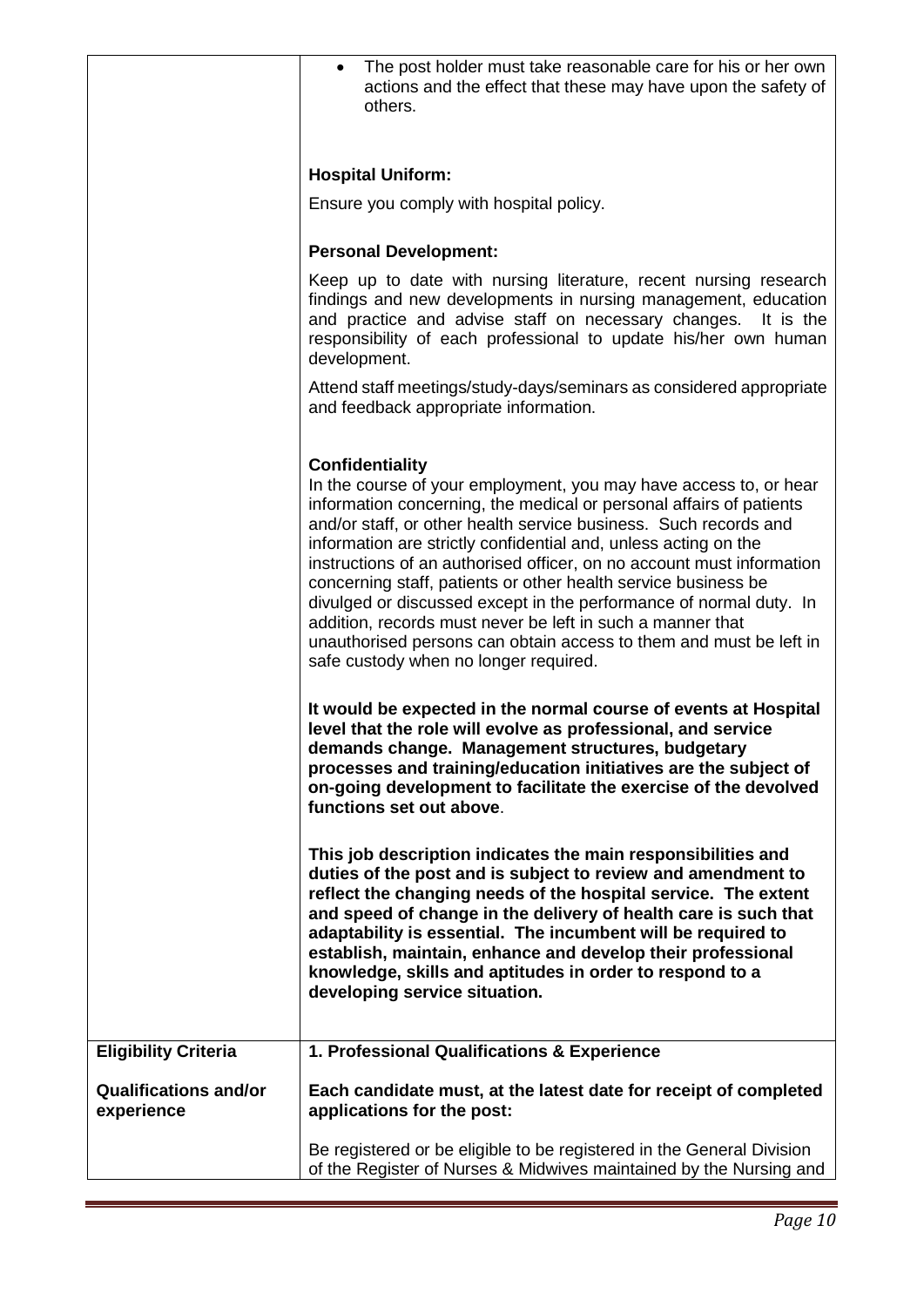|                                                       | Midwifery Board of Ireland (NMBI)/ An Bord Altran is agus<br>Cnáimhseachais na hÉireann.                                                                                                                                                                                                                                                                                                          |
|-------------------------------------------------------|---------------------------------------------------------------------------------------------------------------------------------------------------------------------------------------------------------------------------------------------------------------------------------------------------------------------------------------------------------------------------------------------------|
|                                                       |                                                                                                                                                                                                                                                                                                                                                                                                   |
|                                                       | And<br>Have a minimum of five years post registration experience in<br>an acute hospital environment.<br>And                                                                                                                                                                                                                                                                                      |
|                                                       | Have the clinical, managerial and administrative capacity to<br>properly discharge the functions of the role<br>And                                                                                                                                                                                                                                                                               |
|                                                       | Demonstrate evidence of continuing professional development<br>at the appropriate level.                                                                                                                                                                                                                                                                                                          |
|                                                       | Proof of current registration will be required<br>before<br>assignment is confirmed                                                                                                                                                                                                                                                                                                               |
|                                                       | 2.<br><b>Annual registration</b><br>Practitioners must maintain live annual registration on the<br>(i)<br>relevant division of the Register of Nurses and Midwives<br>maintained by the Nursing and Midwifery Board of Ireland (Bord<br>Altranais agus Cnáimhseachais na hÉireann).                                                                                                               |
|                                                       | And<br>(ii) Confirm annual registration with NMBI to the HSE by way of the<br>annual Patient Safety Assurance Certificate (PSAC).                                                                                                                                                                                                                                                                 |
|                                                       | 3. Age<br>The Public Service Superannuation (Age of Retirement) Act, 2018*<br>set 70 years as the compulsory retirement age for public servants.<br>In accordance with HR Circular 029/2018 all other appointees' who<br>have not already reached their retirement age before 26 <sup>th</sup> December<br>2018 will have the choice to work beyond the age of 65 to age 70 if<br>they so choose. |
|                                                       | * Public Servants not affected by this legislation:                                                                                                                                                                                                                                                                                                                                               |
|                                                       | Public servants recruited since 1 January 2013 are members of the<br>Single Pension Scheme and have a compulsory retirement age of<br>70.                                                                                                                                                                                                                                                         |
|                                                       | <b>Health</b><br>4.<br>Candidates for and any person holding the office must be fully<br>competent and capable of undertaking the duties attached to the<br>office and be in a state of health such as would indicate a<br>reasonable prospect of ability to render regular and efficient<br>service.                                                                                             |
|                                                       | <b>Character</b><br>5.<br>Candidates for and any person holding the office must be of good<br>character.                                                                                                                                                                                                                                                                                          |
| <b>Post Specific</b><br><b>Requirements/Desirable</b> | Demonstrate evidence of expertise and knowledge in safe<br>$\bullet$<br>practice in providing nursing care relevant to the area of<br>admission, discharge or transfer to include experience of<br>working autonomously in a hospital setting.                                                                                                                                                    |
|                                                       |                                                                                                                                                                                                                                                                                                                                                                                                   |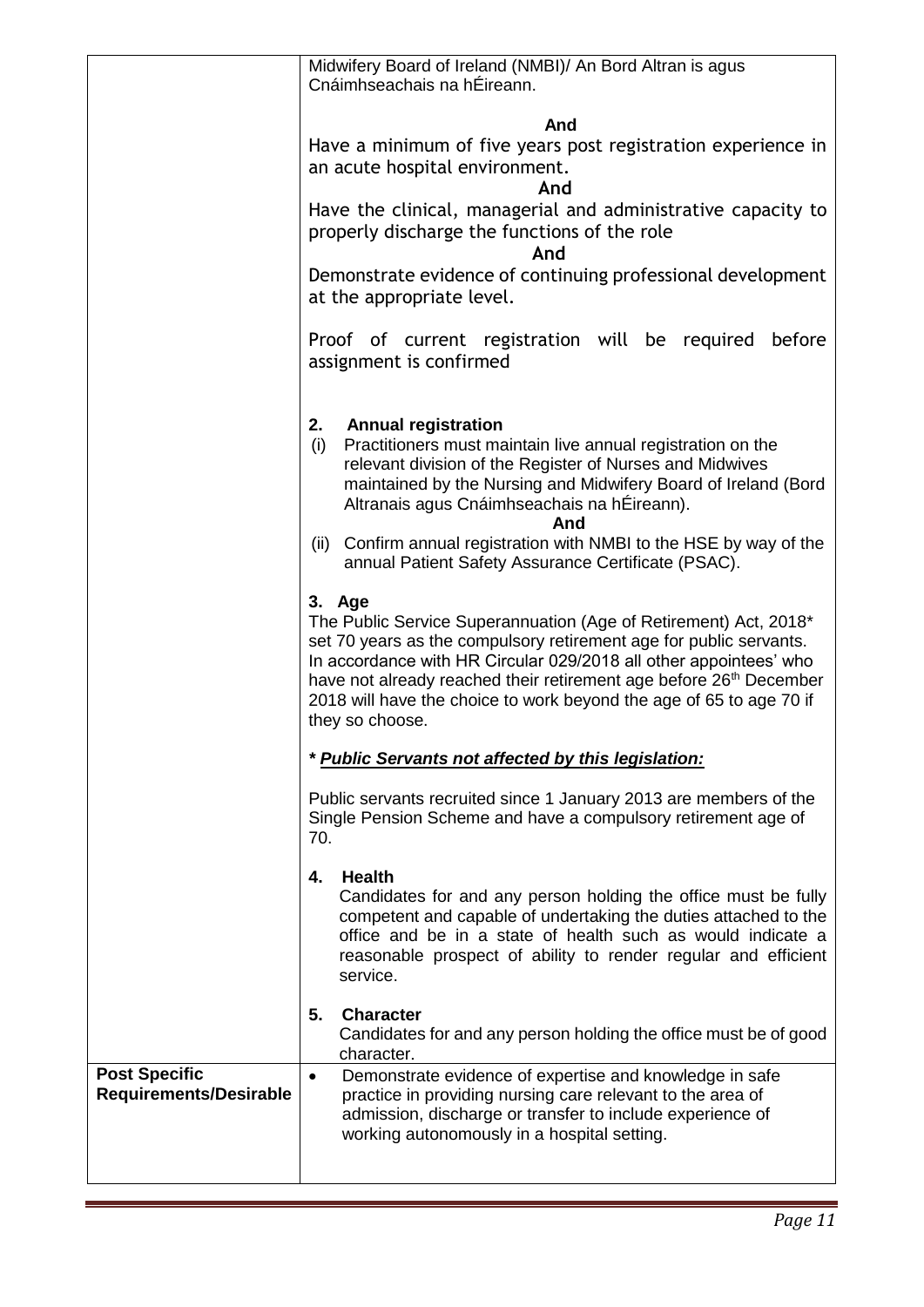| <b>Essential Skills,</b><br>competencies and/or<br>knowledge                                | Demonstrates a high level of clinical knowledge to effectively<br>$\bullet$<br>carry out the duties and responsibilities of the role<br>A vision for integrated care crossing in primary and<br>secondary boundaries such as the preparation for<br>Sláintecare<br>Demonstrate the ability to lead on clinical practice and<br>$\bullet$<br>service quality<br>Demonstrate an in-depth knowledge in patient flow, general<br>and nursing practice, risk management and clinical audit as<br>well as educational research and management skills and<br>must have the potential to plan and co-ordinate a programme<br>of infection prevention and control and staff education on<br>matters relating to infection prevention and control.<br>Demonstrate evidence of further education / appropriate<br>$\bullet$<br>expertise in the speciality and demonstration of excellent<br>clinical practice.<br>Demonstrate promotion of evidence-based decision making/<br>evidence based clinical knowledge in making decisions<br>regarding patient/client care.<br>Demonstrate the ability to relate nursing research to nursing<br>$\bullet$<br>practice<br>Demonstrate knowledge of quality assurance practices and<br>٠<br>their application to nursing procedures<br>Demonstrate an awareness of relevant legislation and policy<br>e.g. legislation relevant to the service area, health and<br>safety, infection control etc<br>Demonstrate an awareness of current and emerging nursing<br>$\bullet$<br>strategies and policies in relation to the clinical /designated<br>area<br>Demonstrate a willingness to develop IT skills relevant to the<br>role<br>Demonstrate the ability to plan and manage resources<br>$\bullet$<br>effectively<br>Demonstrate the ability to build and maintain relationships<br>including the ability to work effectively as part of a multi-<br>disciplinary team<br>Demonstrate the ability to build, lead and manage a team<br>٠<br>Demonstrate a commitment to providing a quality service<br>$\bullet$<br>Demonstrate initiative and innovation in the delivery of<br>$\bullet$<br>service and an openness to change<br>Demonstrate effective analytical, problem solving and<br>٠<br>decision-making skills<br>Demonstrate strong communication and influencing skills<br>٠<br>Demonstrate integrity and ethical stance<br>٠<br>Demonstrate resilience and composure<br>٠<br>Demonstrate a commitment to continuing professional<br>development. |
|---------------------------------------------------------------------------------------------|-------------------------------------------------------------------------------------------------------------------------------------------------------------------------------------------------------------------------------------------------------------------------------------------------------------------------------------------------------------------------------------------------------------------------------------------------------------------------------------------------------------------------------------------------------------------------------------------------------------------------------------------------------------------------------------------------------------------------------------------------------------------------------------------------------------------------------------------------------------------------------------------------------------------------------------------------------------------------------------------------------------------------------------------------------------------------------------------------------------------------------------------------------------------------------------------------------------------------------------------------------------------------------------------------------------------------------------------------------------------------------------------------------------------------------------------------------------------------------------------------------------------------------------------------------------------------------------------------------------------------------------------------------------------------------------------------------------------------------------------------------------------------------------------------------------------------------------------------------------------------------------------------------------------------------------------------------------------------------------------------------------------------------------------------------------------------------------------------------------------------------------------------------------------------------------------------------------------------------------------------------------------------------------------------------------------------------------------------------------------------------------------------------------------------------------------------------------------------------------------|
| <b>Other Requirements for</b><br>the role                                                   | The successful applicant will be required to work flexibly in response<br>to changing local/organisational/network requirements.                                                                                                                                                                                                                                                                                                                                                                                                                                                                                                                                                                                                                                                                                                                                                                                                                                                                                                                                                                                                                                                                                                                                                                                                                                                                                                                                                                                                                                                                                                                                                                                                                                                                                                                                                                                                                                                                                                                                                                                                                                                                                                                                                                                                                                                                                                                                                          |
| <b>Competition Specific</b><br><b>Selection Process</b><br><b>Short listing / Interview</b> | Applications should be submitted by completing the hospital's<br>standard job application form. Application forms and full particulars<br>relating to the post are available on St. John's Hospital website,<br>Details on this campaign can be found at                                                                                                                                                                                                                                                                                                                                                                                                                                                                                                                                                                                                                                                                                                                                                                                                                                                                                                                                                                                                                                                                                                                                                                                                                                                                                                                                                                                                                                                                                                                                                                                                                                                                                                                                                                                                                                                                                                                                                                                                                                                                                                                                                                                                                                  |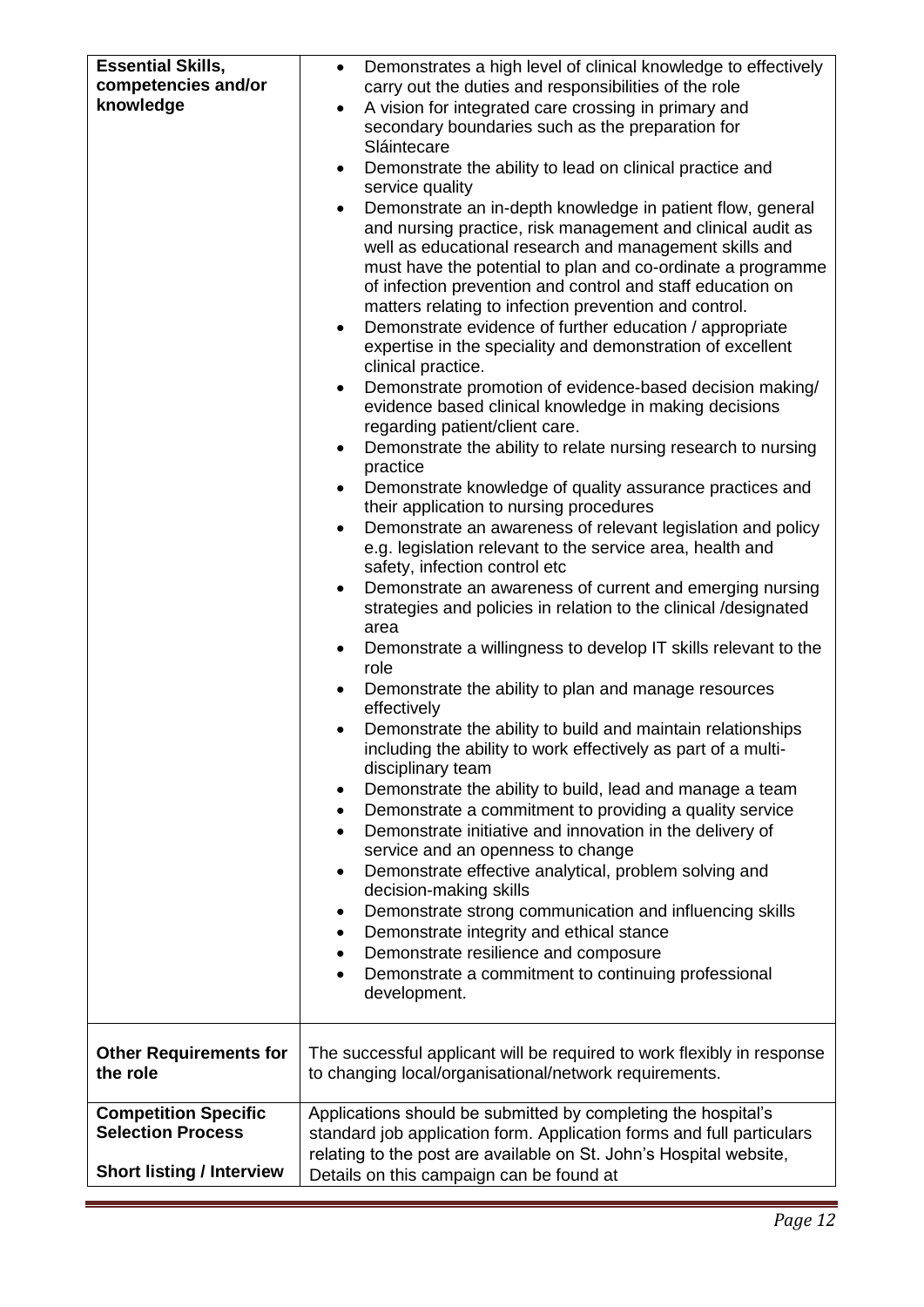|                         | http://www.stjohnshospital.ie/management-and-<br>admistration/recruitment/ or contact the HR department St. John's<br>Hospital.<br>Applications to Human Resources Department, St. John's Hospital.<br>recruitment@stjohnshospital.ie                                                                                                                                                                                                                                                                                                                                                                                                                                  |
|-------------------------|------------------------------------------------------------------------------------------------------------------------------------------------------------------------------------------------------------------------------------------------------------------------------------------------------------------------------------------------------------------------------------------------------------------------------------------------------------------------------------------------------------------------------------------------------------------------------------------------------------------------------------------------------------------------|
|                         | <b>Closing date for applications</b><br>24/06/2022<br>12 noon                                                                                                                                                                                                                                                                                                                                                                                                                                                                                                                                                                                                          |
|                         | <b>Ranking/Shortlisting/Interview</b><br>A ranking and or shortlisting exercise may be carried out based on<br>information supplied in your application form. The criteria for<br>ranking and or shortlisting are based on the requirements of the post<br>as outlined in the eligibility criteria and skills, competencies and/or<br>knowledge section of this job specification. Therefore, it is very<br>important that you think about your experience in light of those<br>requirements.                                                                                                                                                                          |
|                         | Failure to include information regarding these requirements may<br>result in you not being called forward to the next stage of the<br>selection process.                                                                                                                                                                                                                                                                                                                                                                                                                                                                                                               |
|                         | Those successful at the ranking stage of this process (where<br>applied) will be placed on an order of merit and will be called to<br>interview in 'bands' depending on the service needs of the<br>organisation.                                                                                                                                                                                                                                                                                                                                                                                                                                                      |
| <b>Code of Practice</b> | St. John's Hospital will run this campaign in compliance with the<br>Code of Practice prepared by the Commission for Public Service<br>Appointments (CPSA). The Code of Practice sets out how the core<br>principles of probity, merit, equity and fairness might be applied on a<br>principle basis. The Code also specifies the responsibilities placed<br>on candidates, feedback facilities for candidates on matters relating<br>to their application, when requested, and outlines procedures in<br>relation to requests for a review of the recruitment and selection<br>process, and review in relation to allegations of a breach of the<br>Code of Practice. |
|                         | Codes of Practice are published by the CPSA and are available on<br>www.hse.ie in the document posted with each vacancy entitled<br>"Code of Practice, Information For Candidates" or on www.cpsa-<br>online.ie                                                                                                                                                                                                                                                                                                                                                                                                                                                        |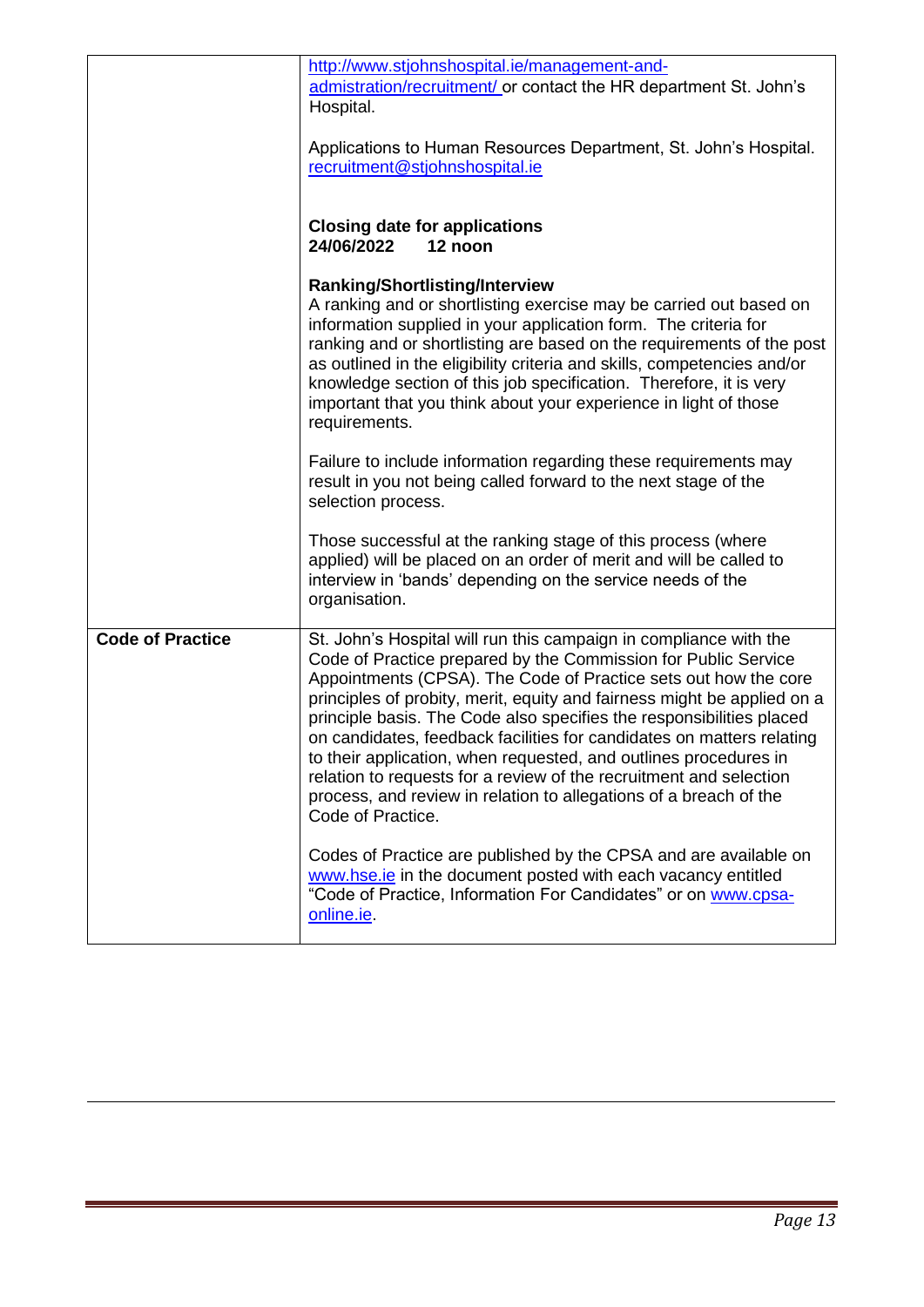

## **Terms and Conditions of Employment Patient Flow Manager – CNMII**

| <b>Tenure</b>                                                                   | The appointment is whole-time, Permanent and pensionable.<br>A panel may be created from which Permanent vacancies of whole-time<br>duration may be filled during the life of the panel.<br>Appointment as an employee of the Health Service Executive is<br>governed by the Health Act 2004 and the Public Service Management<br>(Recruitment and Appointment) Act 2004.                                                                                                                                                                                                                                                                                                                                                                                                                                                                                                                                               |
|---------------------------------------------------------------------------------|-------------------------------------------------------------------------------------------------------------------------------------------------------------------------------------------------------------------------------------------------------------------------------------------------------------------------------------------------------------------------------------------------------------------------------------------------------------------------------------------------------------------------------------------------------------------------------------------------------------------------------------------------------------------------------------------------------------------------------------------------------------------------------------------------------------------------------------------------------------------------------------------------------------------------|
| Remuneration                                                                    | The salary scale for this post is in accordance with HSE approved<br>salary scales.<br>01/10/2021 PSPP:<br>€51,422; €52,273; €52,993; €54,170; €55,469; €56,745; €58,021;<br>€59,457; €60,792                                                                                                                                                                                                                                                                                                                                                                                                                                                                                                                                                                                                                                                                                                                           |
| <b>Working Week</b>                                                             | The standard working week applying to the post is: 39 hours<br>delivered on a Monday to Friday basis. The nature of the post may<br>involve/require attendance at the Hospital outside of scheduled<br>hours.<br>HSE Circular 003-2009 "Matching Working Patterns to Service<br>Needs (Extended Working Day / Week Arrangements); Framework<br>for Implementation of Clause 30.4 of Towards 2016" applies. Under<br>the terms of this circular, all new entrants and staff appointed to<br>promotional posts from Dec 16 <sup>th</sup> , 2008, will be required to work<br>agreed roster / on call arrangements as advised by their line<br>manager. Contracted hours of work are liable to change between<br>the hours of 8am-8pm over seven days to meet the requirements for<br>extended day services in accordance with the terms of the<br>Framework Agreement (Implementation of Clause 30.4 of Towards<br>2016). |
| <b>Annual Leave</b>                                                             | The annual leave entitlement is in accordance with St. John's<br>Hospital/HSE approved leave entitlements.                                                                                                                                                                                                                                                                                                                                                                                                                                                                                                                                                                                                                                                                                                                                                                                                              |
| Superannuation                                                                  | All pensionable staff become members of the pension scheme.                                                                                                                                                                                                                                                                                                                                                                                                                                                                                                                                                                                                                                                                                                                                                                                                                                                             |
| <b>Probation</b>                                                                | Employment will be probationary for the first six months, during<br>which time the Department Head will carry out periodic probation<br>assessment reviews. The appointee will cease to hold office at the<br>end of or during the probationary period unless during such period<br>the Hospital has certified that their service is satisfactory                                                                                                                                                                                                                                                                                                                                                                                                                                                                                                                                                                       |
| <b>Mandatory Training and</b><br><b>Health and Safety at</b><br><b>Work Act</b> | The post holder is obliged to fulfil mandatory training requirements in<br>line with this post. All staff must comply with all Hospital Health &<br>Safety Policies and Procedures. Staff must be aware of the                                                                                                                                                                                                                                                                                                                                                                                                                                                                                                                                                                                                                                                                                                          |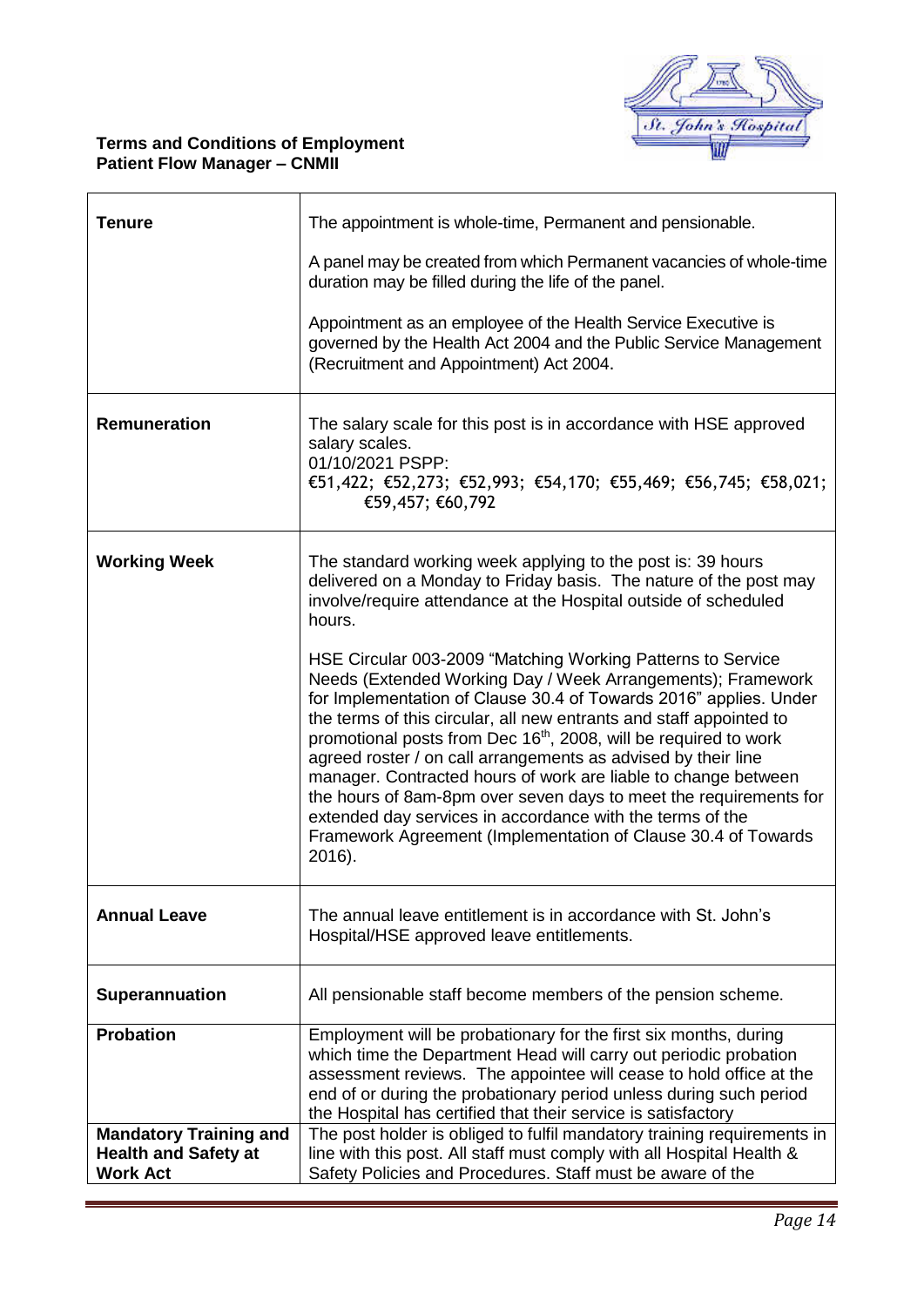|                                            | responsibilities placed on them under the Health and Safety at Work<br>Act (2005), and to ensure that agreed safety procedures are carried<br>out to maintain a safe environment for employees, patients and<br>visitors.                                                                                                                                                                                                                                                                                                                                                                                                                                                                                                                                                                                                    |
|--------------------------------------------|------------------------------------------------------------------------------------------------------------------------------------------------------------------------------------------------------------------------------------------------------------------------------------------------------------------------------------------------------------------------------------------------------------------------------------------------------------------------------------------------------------------------------------------------------------------------------------------------------------------------------------------------------------------------------------------------------------------------------------------------------------------------------------------------------------------------------|
| <b>Children First Act</b>                  | Schedule 2 of the Children First Act 2015 specifies that this post falls<br>under the classes of persons as "Mandated Persons" for the purpose<br>of the Act. As a mandated person, under the legislation you are<br>required to report any knowledge, belief or reasonable suspicion that a<br>child has been harmed, is being harmed, or is at risk of being harmed.<br>It is a requirement of this post that you complete the HSELand training<br>in relation to Children First and any other training the Hospital deems<br>appropriate in this regard                                                                                                                                                                                                                                                                   |
| <b>GDPR</b>                                | The post holder is obliged to adhere to General Data Protection<br>Regulations 2018. All staff who have access to patients' care<br>records have a responsibility to ensure that these are maintained<br>efficiently and that confidentiality is protected in line with the<br>Hospital's Confidentiality Policy. Staff are also subject to this<br>obligation both on an implied basis and also on the basis that, on<br>accepting their job description, they agree to maintain both<br>patient/client and staff confidentiality. In addition, all health<br>professionals are advised to compile records on the assumption that<br>they are accessible to patients in line with FOI and GDPR 2018.<br>Hospital policies and procedures at all times. Details of the<br>Hospital's policies are available on the intranet. |
| <b>Infection Prevention</b><br>and Control | The post holder is obliged to adhere to Hospital policies and<br>procedures relating to Hand Hygiene and Infection Prevention and<br>Control and to assist in undertaking hand hygiene audits as<br>required.                                                                                                                                                                                                                                                                                                                                                                                                                                                                                                                                                                                                                |
| <b>Professional</b><br><b>Registration</b> | If you are employed in an area of work which requires membership<br>of a professional body in order to practice (e.g. Nursing & Midwifery<br>Board of Ireland), it is a condition precedent of your employment to<br>maintain membership of such professional body. It is also your<br>responsibility to comply with the relevant body's code of practice.<br>You are required to advise the Hospital if your professional body in<br>any way limits or changes the terms of your registration. Failure to<br>remain registered or to comply with the relevant code of practice<br>may result in temporary downgrading, suspension from duty and/or<br>disciplinary action, which may result in the termination of your<br>employment.                                                                                       |
| <b>Termination of</b><br><b>Employment</b> | Two months' notice in writing, on either side, except in circumstances<br>where the Hospital authority is of the opinion that the holder of the<br>office has failed to perform satisfactorily the duties of his/her office or<br>has misconducted himself/herself in relation to such office or is<br>otherwise unfit to hold office.                                                                                                                                                                                                                                                                                                                                                                                                                                                                                       |
|                                            | The mandatory retirement age for new entrant staff in employment in<br>the public service after 1 <sup>st</sup> January 2013 is 70 years.<br>All other appointees in accordance with HR Circular 029/2018 who<br>have not already reached their retirement age before 26 <sup>th</sup> December<br>2018 will have the choice to work beyond the age of 65 to age 70 if<br>they so choose                                                                                                                                                                                                                                                                                                                                                                                                                                     |